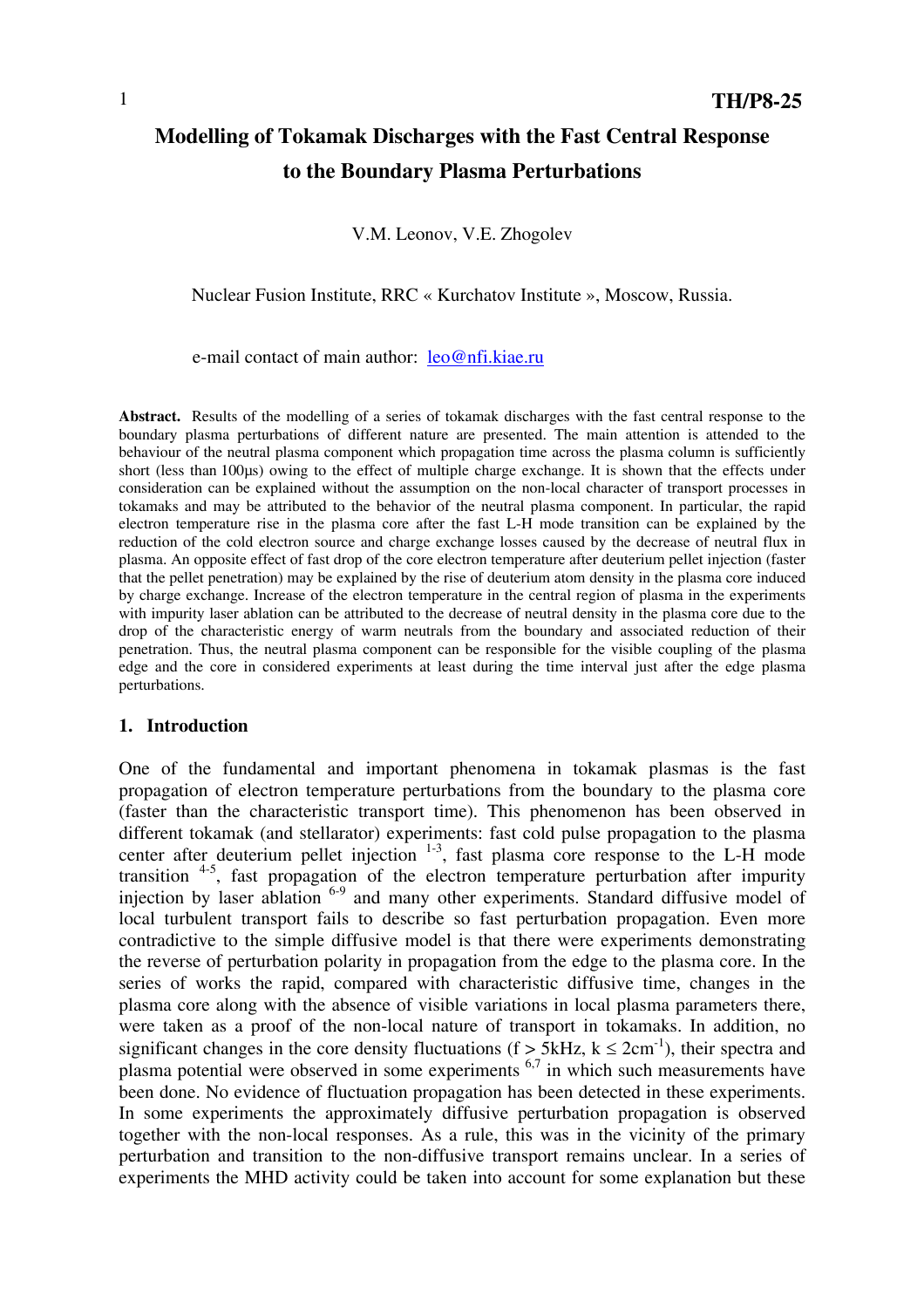instabilities were absent in other experiments. Fundamental and robust character of these phenomena and absence of clear explanations requires more detailed analysis.

In the interpretation of these experiments it was taken into account that the measured variations of the plasma radiation, which can provide the non-local energy transport, were small and not enough for explanation. However, there is a plasma component that can ensure a rapid propagation of a signal into the plasma core. This is *the plasma neutral component* whose propagation time across the plasma column is sufficiently short (*t <* 100µs). Deuterium atoms due to the charge-exchange propagate into the plasma core with the velocity of the order of plasma ion thermal velocity. Their propagation time is very close to the delay time of perturbation in the considered experiments. In many discharges, the neutrals play a noticeable role in the plasma energy balance, being responsible for energy losses through the charge exchange and convection. The ionization of neutrals is a source of cold electrons in the major part of the plasma column. Neutrals can change ionization state of impurities and, consequently, the plasma radiation. Hence, a rapid change in the neutral flux into the plasma column or in their energy spectrum (which influence the neutral penetration into the plasma core) may somewhat affect the plasma energy balance in the whole plasma cross section almost simultaneously. Moreover, in some experiments with the fast responses considerable variations parameters of neutral component are the specific feature of the process. In particular, in the experiments with the L-H mode transition appreciable reduction of neutral density is detected by the drop of the  $D_{\alpha}$  deuterium spectral line intensity and is considered as one of the principal characteristic indicating this transition. Considerable increase of deuterium atom density takes place at the ablation of the deuterium pellet in plasma too.

The behaviour of the neutral plasma component has some peculiarities, effect of which on the bulk plasma is not sufficiently investigated. As a rule the main attention is attracted to its behaviour in the divertor. However its behaviour in the SOL and in the region near the separatrix can strongly influence the properties of the total plasma column. In particular, many specific characteristics of the L-H mode transition were described in  $10$  with use of the model based on the dynamics of the particle source and neutral component in the peripheral layers of the plasma column. The decisive role of the neutral component in the explanation of the fast L-H mode transition has been shown in  $11$ . Effect of the charge exchange atoms on the penetration of perturbation after deuterium pellet injection has been discussed in  $^{1,3}$ .

In the presented paper we continue investigations of the role of neutral plasma component and attendant effects in the characteristic experiments with the fast plasma responses on the boundary perturbations of different nature. Results of detailed simulations of discharges with the fast L-H transition (section 2), discharges with the deuterium pellet injection (section 3), discharges with impurity injection by laser ablation (section 4) are presented. For the modelling we selected discharges without pronounced MHD activity effect of which is beyond of the scope of the present work and must be studied separately.

Modelling was performed with use of the ASTRA transport code <sup>12</sup>. Impurity transport and radiation were simulated by the  $ZIMPUR$  code  $13$ . The behavior of the neutral component was described by the kinetic equation in the slab approximation. This approximation seems to be quite applicable to describe the atoms arriving from the plasma periphery in large size tokamaks with high plasma thickness with respect to charge exchange and ionization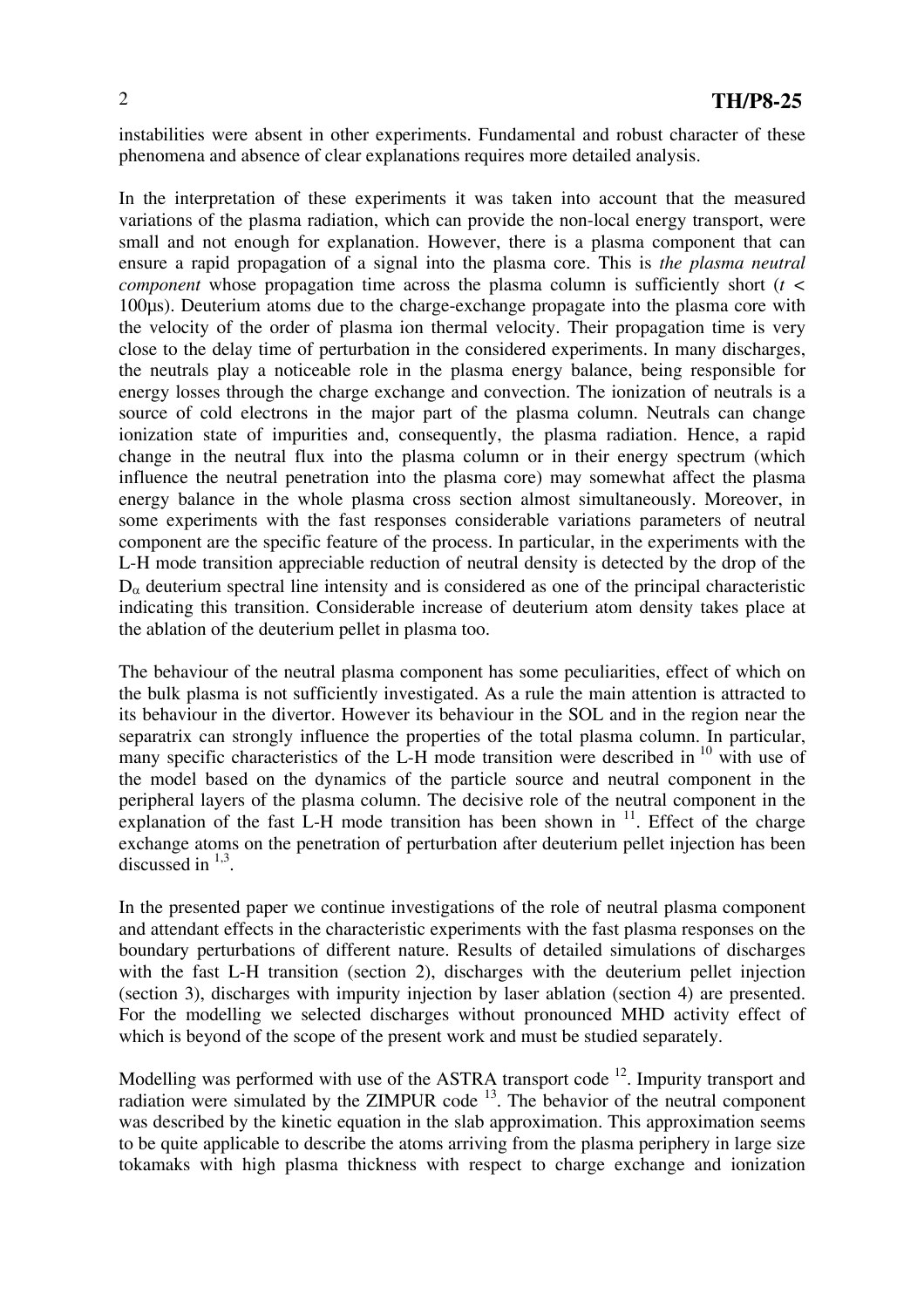lengths. The model takes into consideration recycling of the neutrals at the wall <sup>14</sup>. It was assumed that the atomic flux into the plasma consists of the fluxes of cold and warm atoms. The cold atoms are produced in the dissociation of deuterium molecules. Flux of warm atoms is the sum of the flux of fast atoms produced via molecule dissociation and the atomic flux reflected from the first wall and limiters. The main attention was focused to the first several milliseconds (or several tens of milliseconds) after events when changes in plasma parameters and radial profiles were small and their influence on plasma confinement was negligible. At present, there is no completely satisfactory physical model which can explain transient transport properties of toroidal plasma during this short time interval. To more clearly display the role of neutral plasma component we use timeindependent transport coefficients:  $\chi_e = D = k_i \chi_i = k [1 + \alpha (\rho/\rho_{max})^{\beta}]$ ,  $V_p = -k_p D \rho/\rho_{max}^2$ . The radial dependences of the transport coefficients and the normalization factors were chosen to reproduce unperturbed experimental radial profiles of the plasma parameters (in particular, the  $Te(r)$  profile) before events and then were fixed. The atomic influxes were chosen to provide a density growth rate consistent with the experiment under consideration.

#### **2. Fast L-H Mode Transition**

Before the analysis of the fast L-H mode transition it is necessary to discuss briefly the neutral component and the particle source dynamics in these discharges. One of the characteristic features of the L–H transition, by which this transition is now detected, is a sudden fast drop in the  $D_{\alpha}$  deuterium spectral line intensity indicating the reduction of the atomic flux into the plasma column. It is accompanied by an increase in the average plasma density. It is usually interpreted as the improvement of the plasma confinement at decrease of the particle source. However, in the general case it is not so due to the complex structure of the particle source. Dynamics of the neutral component and the particle source in the L and H discharges and effect of the source on the formation of these discharges have been analyzed in $^{10}$ . Results of this work can be briefly formulated as follows.

The main part of the hydrogen from the plasma facing components comes into the plasma column as molecules. This is indicated by the existence of the main component of Franck-Condon atoms with the energy of  $\sim$  2 eV in the atomic spectra. At low electron temperatures ( $T_e \le 20$ eV) hydrogen molecules dissociate into two atoms. In hotter plasma the dissociation of molecules into atom and ion becomes more important. *FIG. 1*



 *FIG. 1. Radial dependencies of the particle source rates taking account of the molecular*  dissociation for Asdex and DIII-D tokamaks in L- and H-mode regimes:  $S_0$ - source from the *atomic ionization,*  $S_i$  -ion source from dissociation,  $S_{\Sigma}$  -the total particle source.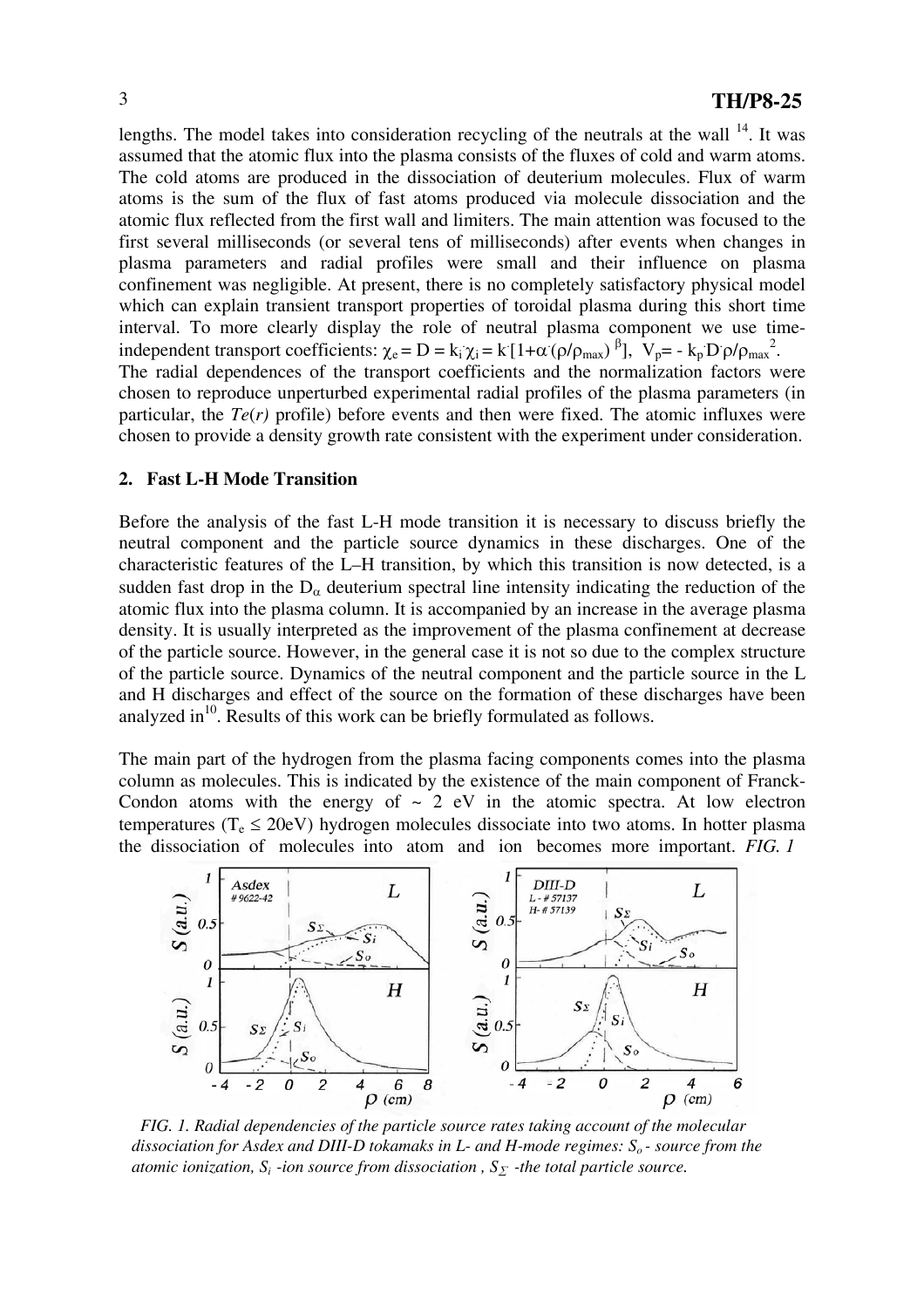demonstrates results of simulation of the particle source in the L- and H- discharges for Asdex and DIII-D tokamaks using the experimental profiles of the peripheral plasma parameters in these devices <sup>15,16</sup>. The radial position in these figures  $\rho = 0$  corresponds to the separatrix location. In the L-mode the SOL is not transparent for molecules which dissociate in the SOL in the region with low plasma temperature. In this case the channel of molecular dissociation into two atoms is prevailing. At sufficiently strong auxiliary heating plasma temperature increases providing enhanced particle losses from the SOL to the divertor and to the wall. It induces decrease of plasma density accompanied by associated weakening of molecular dissociation and further density decreasing. Thus a new stable state of SOL parameters, typical for the H-mode, is formed. In this state with decreased plasma density and enhanced SOL opacity for molecules, the region of molecular dissociation shifts to the separatrix (see *FIG.1*) Due to higher temperature near the separatrix, the dissociation of molecules into atom and ion becomes more efficient. This results in decreasing of atomic flux and reduction of  $D_{\alpha}$  light intensity without changing the total particle source (ions from dissociation which replace some atoms do not contribute to the  $D_{\alpha}$  emission). In addition, the particle source moves to the layer limited by separatrix and ions, which previously were lost to the divertor, are now confined in the closed magnetic surfaces. It induces density rise inside the separatrix and formation of pedestal on the density profile. This, in turn, leads to the improvement of energy confinement in regions with enhanced density and formation of thermal barriers. At the variation of the radial profiles the process gradually propagates into the plasma core. Modelling realized in <sup>10</sup> provides rather good description of the plasma parameter dynamics and evolution of their radial profiles in considered Asdex and DIII-D discharges with the L-H mode transition.

Considered model shows that pedestal formation starting just after the L-H mode transition is not necessary coupled with the enhancement of plasma confinement but can be induced



*FIG. 2. Evolution of electron temperature at different radii* ρ*/*ρ*max during fast L-H mode transition for JET short # 26021. Solid blue lines – simulation, dashed lines- experiment.* 

by the dynamics of the particle source. The necessity to analyze plasma reaction on the reduction of the atomic flux into the plasma column is appearing. Modelling shows that this reduction can result in the rise of the electron temperature in the plasma core. Results of the simulation of the typical JET discharge with the fast L-H transition 4,5 have been presented in *FIG.2* by solid blue lines. Experimental data are shown in this figure by dotted lines. One can see that at the discharge stage we are interested, just after the L-H transition, simulations fairly well reproduce the dynamics of the electron temperature. The ion temperature shows similar behaviour and slightly increases in the outer plasma regions with the maximal changes of the neutral density. Simulations show that the electron and ion temperature variations during the L-H transition in the considered experiments may be explained at the constant transport coefficients by the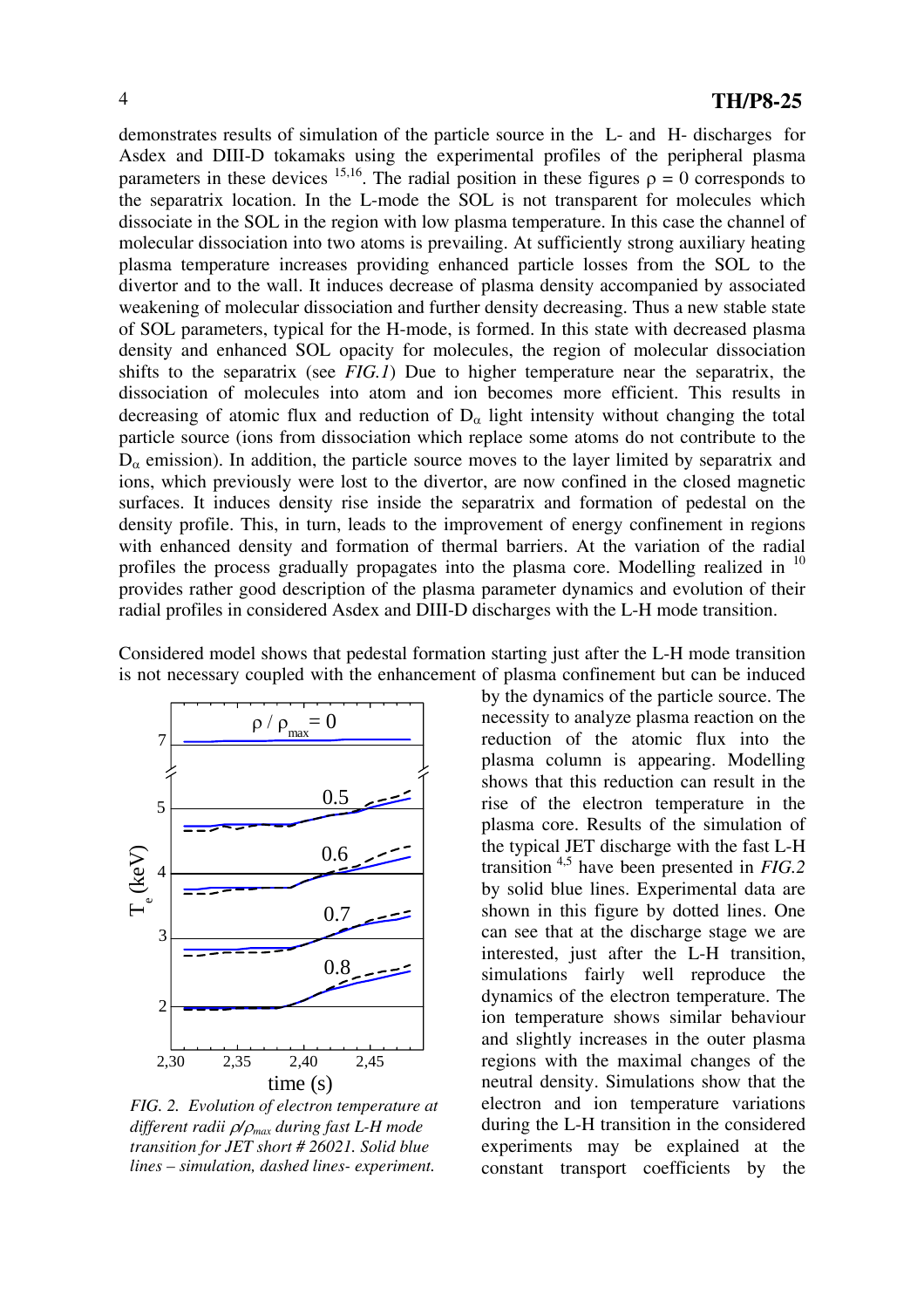reduction of the cold electron source intensity related to the ionization of deuterium neutrals in the plasma core and the reduction of ion charge exchange losses when the atomic flux in the plasma column decreases. Rise of the ion temperature in these experiments with NBI heating when  $T_i$  is higher than  $T_e$  also assists in  $T_e$  increase by the rise of ion-electron energy transfer. The charge-exchange losses of the decelerated ions of the injected beams also slightly decrease what can contribute in temperature rise but this effect in considered experiments comprises only several percent. At the reversed H-L transition the opposite effect of the reduction of temperatures simultaneously with the increasing of the atomic flux takes place.

## **3. Deuterium Pellet Injection**

An opposite effect of fast drop of the core electron temperature, which is observed after deuterium pellet injection, also may be caused by the rise of deuterium atom density in the plasma core with corresponding increase of cooling rate of cold electrons ionization source. Figures 3, 4 present the results of the simulation of the Tore-Supra tokamak discharge with the injection of deuterium pellet with the velocity of 1.82 km/s and a total content of  $8\,10^{20}$ atoms <sup>3</sup> . Calculation of the pellet ablation rate has been performed using model 17. *FIG. 3* shows simulated temporal evolution of neutral density  $n_0(\rho)$  radial profile after the pellet injection. Time intervals after the injection are shown near the curves. Maximums on each







curve correspond to the current position of the pellet. Bottom figure shows radial dependence of the pellet ablation rate on the unperturbed plasma parameter profiles before the pellet injection. This curve shows that pellet must be evaporated before reaching the radial position  $\rho/\rho_{\text{max}}$  = 0.4 on unperturbed profiles. However, as demonstrated by the top curves in *FIG. 3,* at changing the profiles pellet can penetrate to the plasma center. *FIG. 4*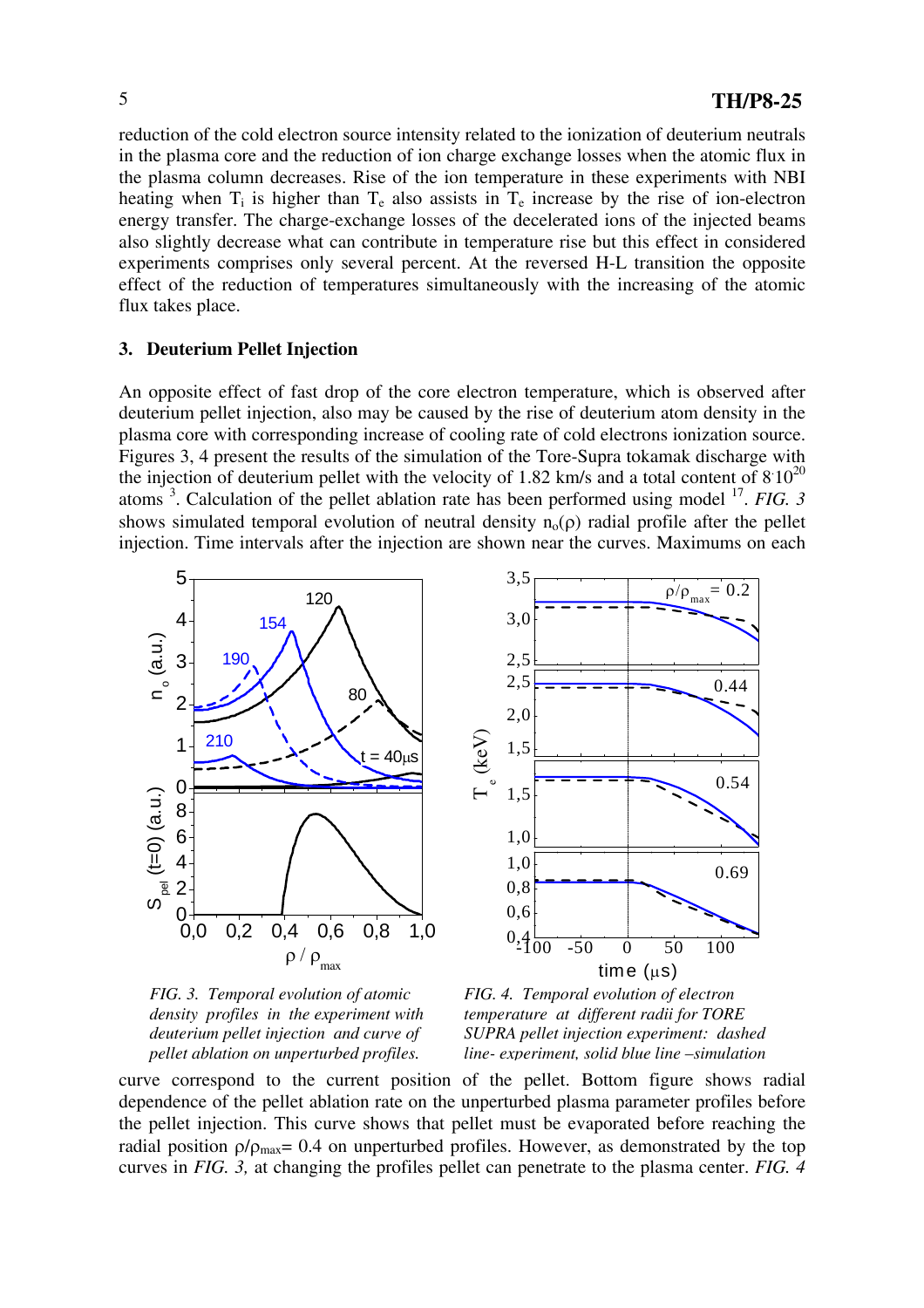shows nearly simultaneous reduction of the electron temperature in different radial positions after the pellet injection owing to the rise of the atomic density in the plasma central regions. This cooling promote smaller pellet evaporation rate and deeper its penetration into the plasma column. As one can see, rapid variations of the electron temperature in the initial stage of this process can be well described by the using model.

#### **4. Laser Ablation Injection of Impurities**

The cases when variations of hydrogen atoms density in the plasma column were attracted to explain fast response of the plasma core to the plasma periphery perturbations were considered in the previous sections. The experiments with the fast edge cooling by the impurity injection induced by laser ablation are considered in this section. These experiments are in stronger contradiction with the standard diffusive model because of central response has in many cases the inversion polarity. At first sight, it seems, that neutral component cannot help in the explanation of these experiments. Moreover, in some experiments only small variations of the hydrogen spectral line intensity were registered <sup>6,7</sup>. However, one must take into account that at the fixed total neutral flux into the plasma its spectrum can vary due to the influence of the peripheral plasma cooling. This can change penetration of atoms into the plasma core. In particular, the group of atoms reflected from the wall has the effective energy of some tens or hundreds eV which is closed to the average energy of escaping plasma atoms determined by the temperature of the peripheral plasma. In the experiments with the plasma periphery cooling by impurity injection, average energy of the escaping plasma atoms and, hence, of the atoms reflected from the



 *FIG. 5. Temporal evolution of Te at different radii for laser ablation injection of aluminium in TFTR plasma: dashed line – experiment, solid blue line – simulation.* 

wall should be reduced decreasing their penetration into the plasma core.

The modelling of the TEXT  $6.7$  and the TFTR  $^{8,9}$  experiments with the laser impurity injection was performed to test possible effects from the variation of atomic spectra. Result of the modelling of the TFTR discharge #  $31889$  <sup>8,9</sup> is presented in *FIG. 5*. It has been difficult to reproduce such a strong and sharp plasma periphery cooling as in the experiments. With a rise of the impurity flux the very strong cooling and plasma column contraction were started. In simulations together with the impurity flux, which cools the periphery but did not yet results in the plasma column contraction, the energy of the warm atoms which enter the plasma column has been reduced for TFTR from 150 eV to 50 eV and for TEXT from 100 eV to 30 eV. *FIG. 5* demonstrates good agreement between the simulation results and the TFTR experimental data. The similar agreement was found for TEXT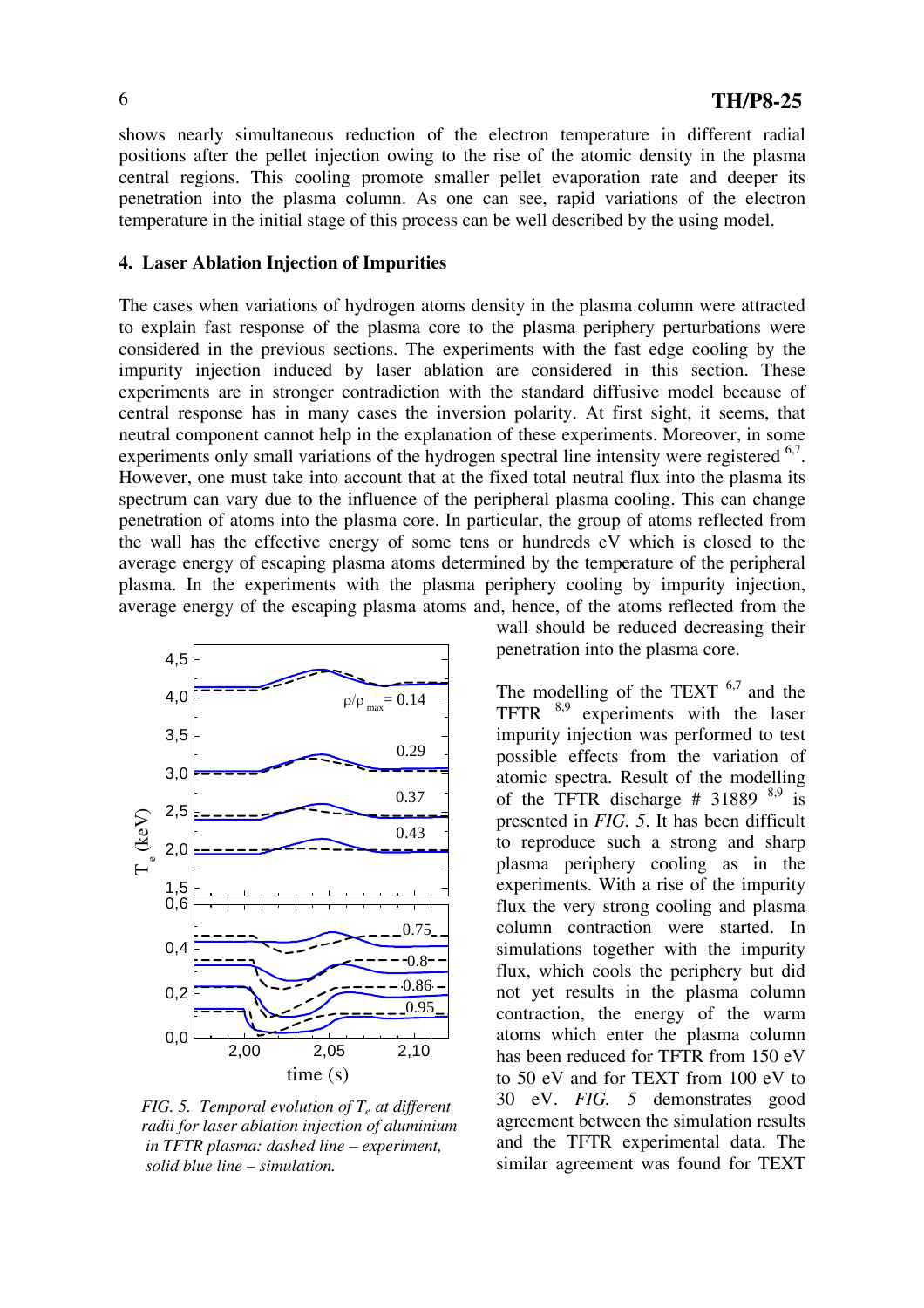results also. The model allows describing the change of the perturbation polarity in its approaching the plasma center. In reality there are two perturbations: the negative one originated from the plasma boundary and the positive one, caused by the reduction of neutral density in the plasma core. Simulations reproduce with an acceptable accuracy change polarity of perturbation and variation of the amplitude of the positive perturbation and its temporal evolution.

## **5. Conclusions**

The main goal of the present study is to attract attention to the investigation of the behaviour of the neutral plasma component in the experiments with the fast central core response to the boundary plasma perturbations. Simulations indicate that taking into account the dynamics of this component one can describe many peculiarities of the experiments with boundary perturbations of different nature. Estimations of possible effects are presented. Modelling shows that effect of fast penetration of perturbations into the plasma core right after the events in discharges under consideration can be explained without assumptions on the non-local character of transport processes in the bulk tokamak plasma. The acceptable coincidence with the experimental results would be obtained even with the time-independent transport coefficients. Effect of the non-locality may be attributed to the behavior of the neutral plasma component, which is responsible for the visible fast coupling of the plasma edge and the core due to short time of propagation (less than 100µs) of the charge exchange atoms to the plasma core.

-- For example, the rapid electron temperature increase in the plasma core after the fast L-H mode transition can be explained by the reduction of the cold electron source and charge exchange losses caused by the reduction of the neutral influx to the plasma during the L-H mode transition time.

-- Fast cooling of the plasma core after deuterium pellet injection can be explained by the fast penetration in the plasma core of the atoms after charge exchange of primary atoms from the pellet ablation (with the velocity of the order of the plasma ion thermal velocity).

-- Increase of the electron temperature in the central region of plasma in the experiments with the impurity laser ablation also can be attributed to the decrease of neutral density in the plasma core. It can be caused by the reduction of their penetration owing to drop of the characteristic energy of warm neutrals from the boundary stimulated by the boundary cooling.

Presented simulations demonstrate different possible cases with different mechanisms which influence the atomic density in the plasma column: change of the neutrals influx as at the deuterium pellet injection; dynamics of the particle source near the plasma edge as in the L-H mode transition; change of the atomic energy spectrum with corresponding variation of neutral penetration depth as at the plasma edge cooling by laser ablation of impurities. In all considered cases expounded approach was productive and provides clear reasons for the description of peculiarities of these phenomena. We considered the simple cases but in the real experiments one can investigate more complicated combinations. For example, in the experiments with the tangent pellet injection when pellet penetration is worse, the possible neutral density rise in the plasma core due to the pellet ablation can be reduced by the periphery cooling and periphery density rise which reduce the penetration of atoms in the plasma core and so on.